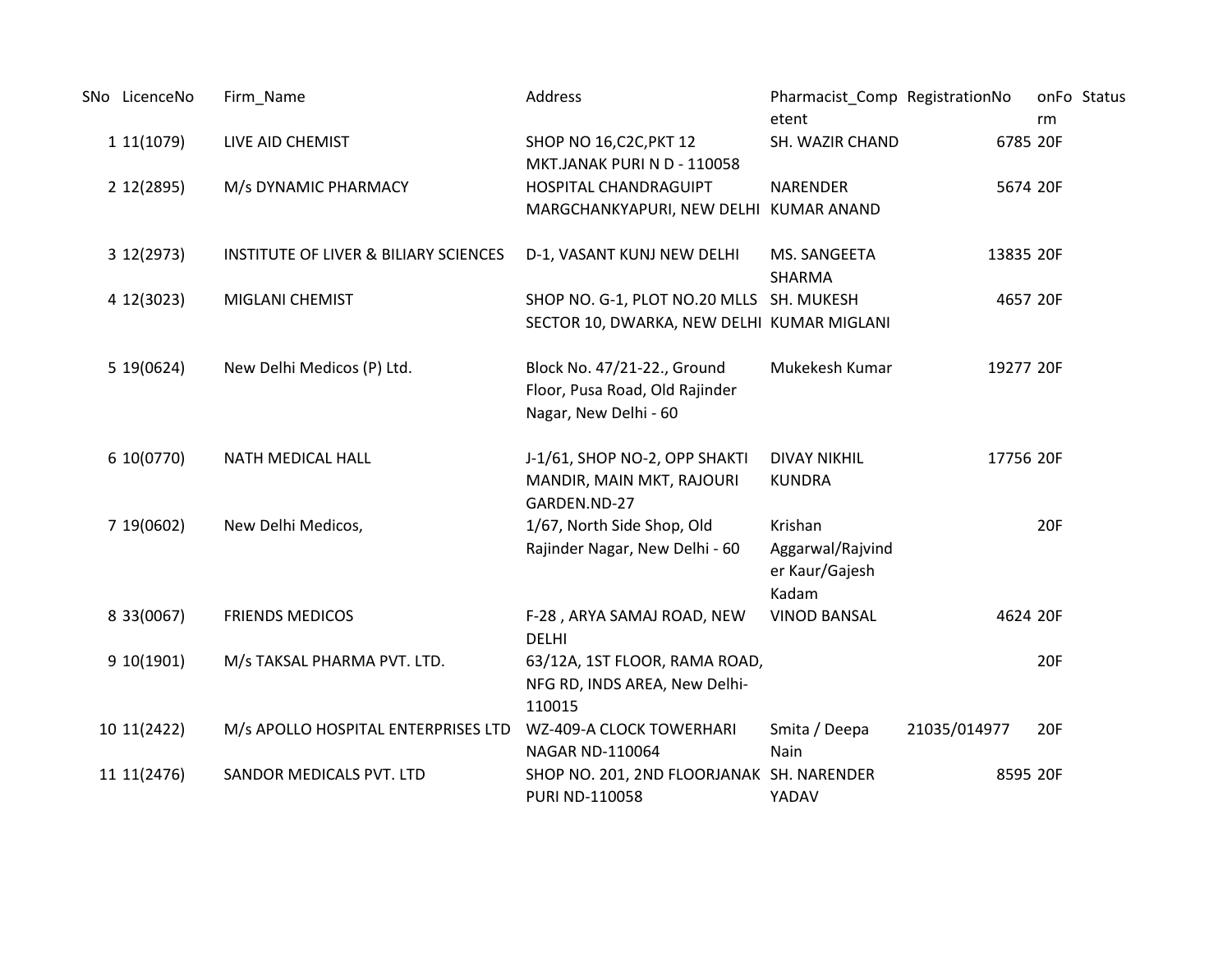| 12 03 (0226)               | St Stephens Hospital,                                                                                | Civil Line, Tis Hazaari, Delhi                                                  | Jyoti Chacko/John<br>/Athar<br>Mehmood/Rajesh<br>Kumar<br>Sharma/Devender<br><b>Kumar Verma</b> |                      | 20F       |
|----------------------------|------------------------------------------------------------------------------------------------------|---------------------------------------------------------------------------------|-------------------------------------------------------------------------------------------------|----------------------|-----------|
| 13 W(0738)12/<br>W         | M/S. SRI BALAJI ACTION MEDICAL<br>INSTITUTE (A UNIT OF LAL MUNNI LALA<br>MANGE RAM CHARITABLE TRUST) | FC-34, A4, PASCHIM VIHAR, NEW<br>DELHI-110 063(GROUND FLOOR)                    | <b>LALIT KUMAR</b><br><b>GUPTA ROHIT</b><br><b>SAHDEV PRADEEP</b><br><b>KUMAR</b>               | 18338 17844<br>17852 | 20F       |
| 14 W(1005)13/<br><b>WR</b> | M/S DELHI MEDICOS                                                                                    | SHOP NO-1&2, G.F-5/26, WEST<br>PATEL NAGAR NEW DELHI-<br>110008                 | <b>RAMESH KUMAR</b>                                                                             |                      | 20F       |
| 15 32 (0482)               | M/s Satya Bhama Medicos                                                                              | 126/105, Nazafgarh Road,<br>Nangloi, New Delhi-110041                           |                                                                                                 |                      | 20F       |
| 16 W(1400)14/<br>W         | M/S S.D. HEALTH CARE                                                                                 | PLOT NO-275, KH.NO-<br>57/12, BLOCK-D, EXTN. NANGLOI<br><b>NEW DELHI-110041</b> | <b>DEEPAK KUMAR</b>                                                                             |                      | 20F       |
| X                          | 17 W(1565)14/R M/S BHAGWATI MEDICINE CENTRE(UNIT<br>OF SAI TRAD.CO.)                                 | SHOP NO-28, A-1, DDA LSC<br>MARKET, PASCHIM VIHAR, NEW<br>DELHI-110063          | <b>RAJBIR</b>                                                                                   |                      | 23708 20F |
| 18 10(2020)                | M/S Action Cancer Hospital(A Unit of<br>Manav Sevarth Trust)                                         | H-2, F-C-34, Block-A-4, Puschim<br>Vihar, New Delhi-110063                      | Rohit Sagar &<br>Rakesh Kumar<br>Saini                                                          |                      | 20F       |
|                            | 19 W(0278)10/R Action Cancer Hospital (A unit of manav<br>Sevarath Trust)                            | H-2/FC-34, A-4, Paschim Vihar,<br>New Delhi-63                                  | Ramil<br>Talnwar/Bhawna                                                                         | 20359/21822          | 20F       |
| 20 01(2593)                | M/S SHREE RAM MEDICOS                                                                                | SHOP NO. 4, 77A DILSHAD<br><b>GARDEN, NEW DELHI</b>                             | SH. SANJAY<br><b>ARORA</b>                                                                      |                      | 8203 20F  |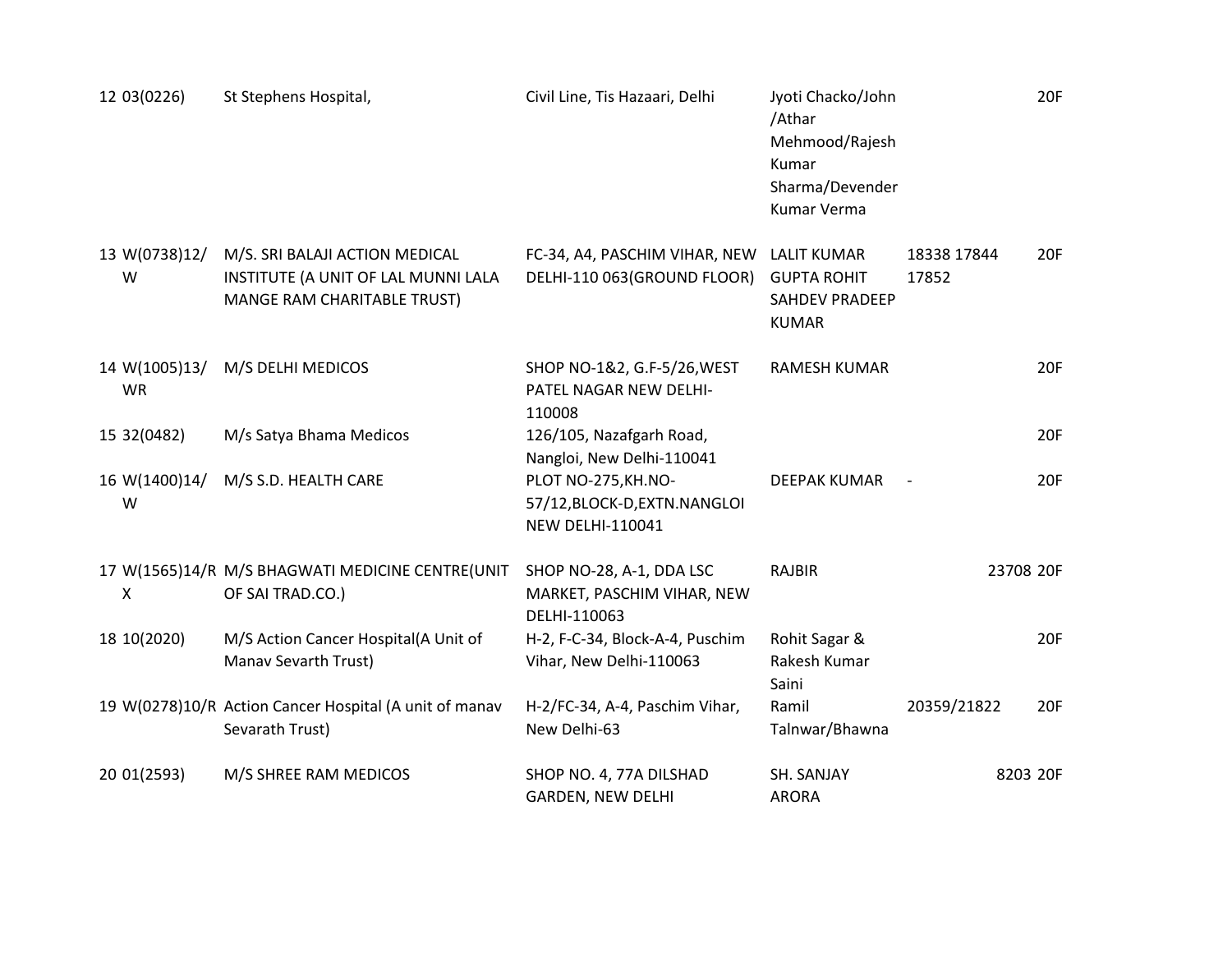| 21 02(1050)  | M/s Triveni Medicos                                                             | C-39 (Opp Swarn Cinema), East<br>Krishna Nagar, Delhi-110051                                           | Ram Dutt/Mridul            | 17969 20F             |
|--------------|---------------------------------------------------------------------------------|--------------------------------------------------------------------------------------------------------|----------------------------|-----------------------|
| 22 36(1138)  | Max Chemist                                                                     | 108A-I.P.Ext.Patpar Ganj,Delhi-34 Neeraj                                                               |                            | 13141 20F             |
| 23 36(1461)  | Raligare Wellness Ltd.                                                          | Shop No.1, Ghai Palace, 21 Lsc, A- Ajay Kansal<br>Block, Preet Vihar, Delhi                            |                            | 16400 20F             |
| 24 12(1025)  | DINESH MEDICOS                                                                  | STALL NO. 1, SEC-1, MKT,<br>R.K.PURAM, NEW DELHI                                                       | SH. RAJESH<br><b>GUPTA</b> | 12081 20F             |
| 25 01(1522)  | M/S GOYAL MEDICOS                                                               | 7A/460 DURGAPURI, EXT. LONI<br>ROAD, OPP GOPAL NURSHING<br>HOME, DELHI-110093                          | SH. BASANT GOEL            | 11578 20F             |
| 26 36(0454)  | M/s Zeenat Chemist & Cosmetics                                                  | Shop No.-2, DDA Market,<br>Trilokpuri, G. H. Complex, Pocket-<br>I, Mayur Vihar-I, Delhi-110091        | Raeesuddin                 | 12723 20F             |
| 27 36(1433)  | Apollo Hospital Enterprises Ltd                                                 | Shop No.16, Csc No.2, Zone-<br>13, Patpar Ganj, Delhi-92                                               | Pooja Verma                | 19108 20F             |
| 28 02(2931)  | <b>Medlife Pharmaceuticals</b>                                                  | C-16, Aruna Park, Vikas Marg,<br>Laxmi Nagar, Delhi                                                    | Brijmohan Sharma           | 13365 20F             |
| 29 36 (1528) | Max Balaji Hospital (A Unit Of Balaji<br>Medical And Diagnostic Research Center | 108-A, I.P. Extn., New Bldg, Delhi- Amit Kumar<br>92                                                   | Vikram Jain Ram<br>Kumar   | 20F                   |
|              | 30 E(0314)11/W M/S NOVACARE DRUG SPECIALITIES<br>PVT.LTD.                       | AGGARWAL PLAZA, PLOT NO-<br>7&8, DDA SHOPPING COMPLEX<br>KONDLI MAYUR VIHAR PHASE-III,<br><b>DELHI</b> | <b>SACHIN</b>              | Not Applicable<br>20F |
| 31 01(1522)  | M/S GOYAL MEDICOS                                                               | 7A/460 DURGAPURI, EXT. LONI<br>ROAD, OPP GOPAL NURSHING<br>HOME, DELHI-110093                          | SH. BASANT GOEL            | 11578 20F             |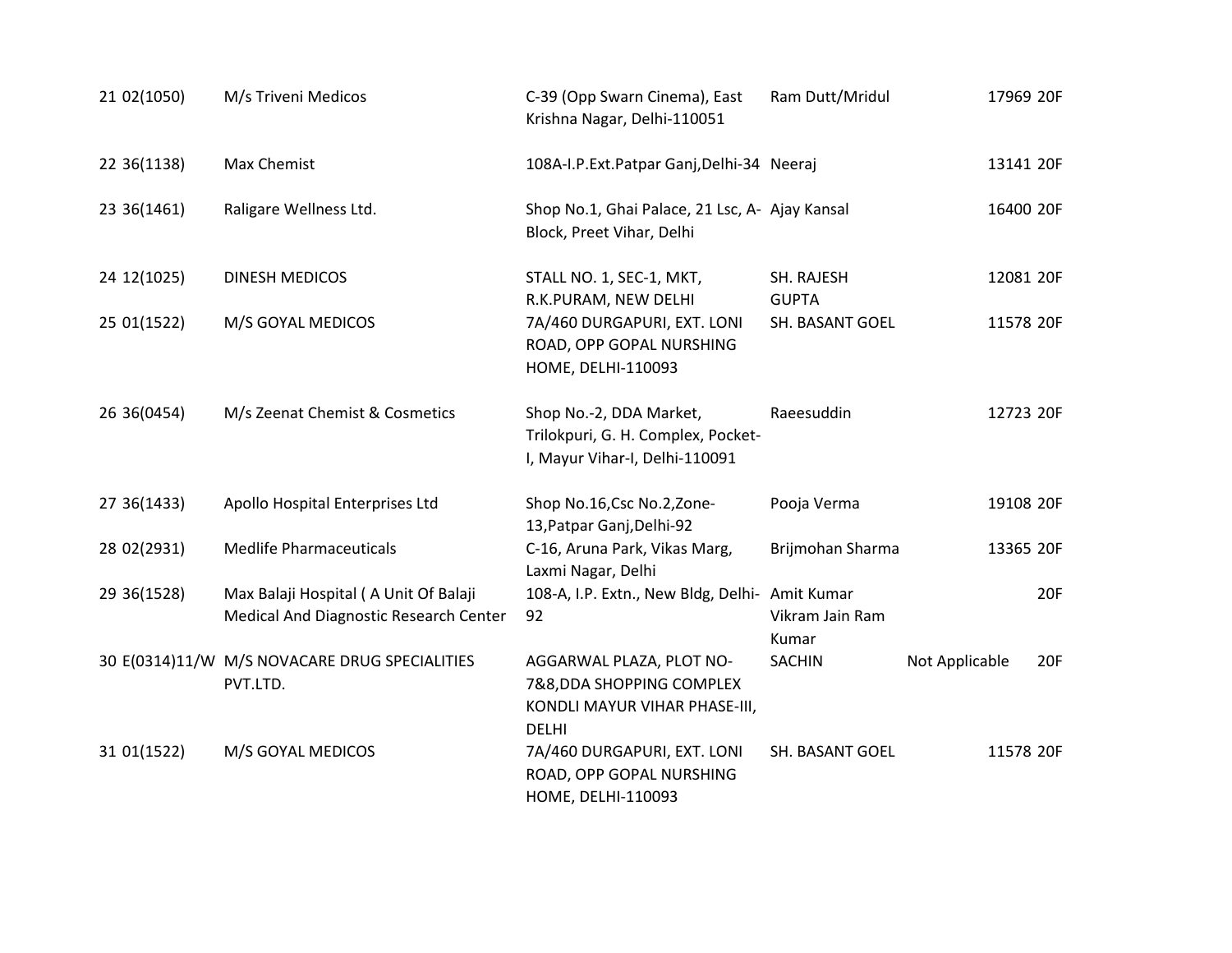| 32 01(3097)                    | M/S PREMJEE CHEMIST                                    | CSC, SHOP NO.10, DDA MARKET,<br>PKT E, GTB ENCLAVE, DELHI-93                                                                      | SH. SURENDRA<br><b>KUMAR</b>       | 15977 20F           |
|--------------------------------|--------------------------------------------------------|-----------------------------------------------------------------------------------------------------------------------------------|------------------------------------|---------------------|
| 33 E(0861)13/R<br>$\mathsf{x}$ | M/S DHARAMSHILA HOSPITAL AND<br><b>RESEARCH CENTRE</b> | VASUNDHARA ENCLAVE DELHI-<br>110096                                                                                               | <b>NITIN KUMAR</b>                 | 19607 20F           |
| 34 36(1195)                    | Max Super Speciality Hospital                          | 108-A, I.P. Ext., Patpar Ganj, Delhi-<br>92                                                                                       | Arvind Kumar                       | 17271 20F           |
| R                              | 35 E(0504)12/W CELLCYTE MEDISERVE PVT. LTD.            | 45A, AMAR PLAZA OFFICE NO.<br>305, IIND FLOOR, HASANPUR<br>MAIN ROAD, I.P. EXTN, DELHI-110<br>012.                                | HIMANSHU KR.<br><b>GUPTA</b>       | 20F                 |
| 36 14 (2950)                   | M/s Vimhans Pharmacy(Family Farmace)                   | No.1, Institutional Area, Nehra<br>Nagar, New Delhi-65                                                                            | Vineeta<br>Kamra/Vinita<br>Rathaur | 21239/004663<br>20F |
| 37 13 (2104)                   | Impex India                                            | 8/3, Ist Floor, Yusuf Sarai, New<br>Delhi-110016                                                                                  | Rakesh Kr.                         | 7017 20F            |
| 38 16(0634)                    | New Delhi Medicose                                     | Shop No12&13 Old R K Ashram<br>Marg Behind Rml Hospital                                                                           |                                    | 20F                 |
| 39 14 (3246)                   | Mool Chand Kharati Ram Hospital                        | Lajpat Nagar - Iii , New Delhi -<br>110024                                                                                        | Satya Narain                       | 6027 20F            |
| 40 13 (2349)                   | <b>Help Line Pharmacy</b>                              | 18/4, Ground Floor Yusuf Sarai<br>N.Delhi                                                                                         | Dinesh Khanna                      | 4056 20F            |
| 41 15 (0775)                   | Fortis Health World (P) Ltd.                           | 59 A Khan Mkt. New Delhi                                                                                                          | Manjeet Kour                       | 17013 20F           |
| 42 19(0620)                    | <b>Health N Care</b>                                   | 1/1/ Ground Floor, Old Rajinder<br>Nagar N.D. - 60                                                                                | Varun Chopra                       | 20F                 |
| 43 21 (0517)                   | Dr. Vas Dev Kohli & Sons                               | 2219, Chuna Mandi, Paharganj,<br>Delhi-110055                                                                                     | Mr. Tej Pal<br>Chauhan             | 7127 20F            |
| 44 35 (2098)                   | M/s Apollo Hospital Enterprises Ltd                    | Unit: Apollo Pharmacy, Shop No:- Safiqur Rahman<br>1, Building No:-H-3, Shoping<br>Centre Kalkaji, Aklananda, New<br>Delhi-110019 |                                    | 17301 20F           |
| 45 14 (2196)                   | Jhankar Chemist                                        | R-8/8, Hospital Road, Jangpura<br>Ext. New Delhi                                                                                  | Jagtar Singh                       | 7043 20F            |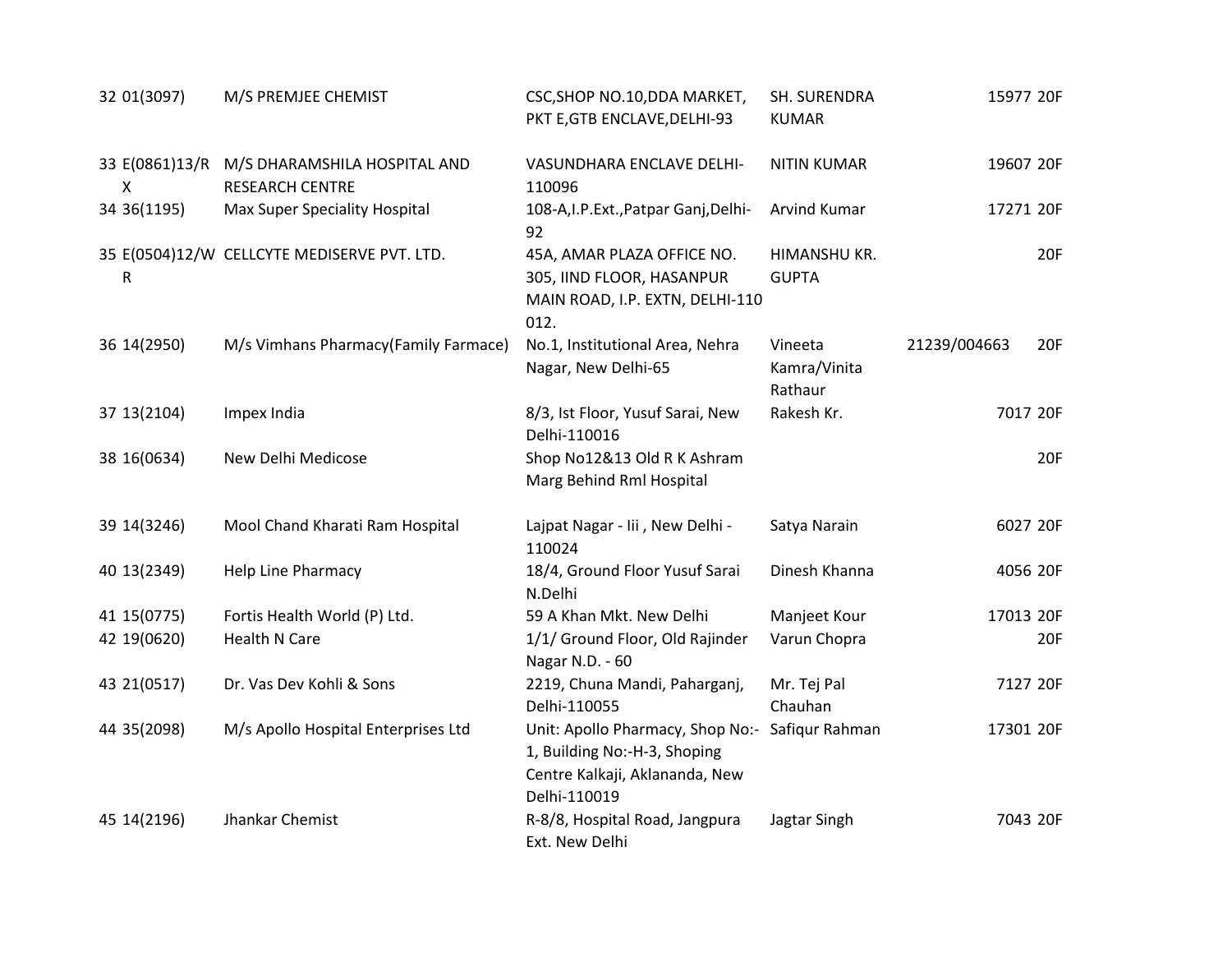| 46 13 (2159)   | M/s Devki Devi Foundation                                                | 2, Press Enclave Road, Saket, New Shweta<br>Delhi-110017                                                         | Godayal/Sujata/R 19229<br>ohitash Kumar                        | 21589/019442/0 20F |     |
|----------------|--------------------------------------------------------------------------|------------------------------------------------------------------------------------------------------------------|----------------------------------------------------------------|--------------------|-----|
| 47 35 (2003)   | Indraprastha Medical Corp. Ltd.                                          | Sarita Vihar, Mathura Road                                                                                       | D.P.Narsimha<br>Reddy                                          | 18163 20F          |     |
| 48 35 (0773)   | M/s Apollo Hospital Ent. Ltd                                             | GF, Out Patient Pharmacy, Indra<br>Prastha Apollo Hospital, Sarita<br>Vihar, Mathura Road, New Delhi             | Vijay Bharti/Rahul 21828/21676/17 20F<br>Kumar/Shashi Bala 607 |                    |     |
| RH             | 49 S(0114)10/W FAMILY FARMACE PVT. LTD.                                  | Ground, First And Second Floor,<br>Shop No. 3, Krishna Market,<br>Kalkaji, New Delhi                             | <b>ARVIND KUMAR</b>                                            |                    | 20F |
|                | 50 S(0297)11/R Vimhans Pharmacy (II unit of Family<br>Farmace Pvt. Ltd.) | 1, Institutional Area, Nehru<br>Nagar, New Delhi                                                                 | Virender Singh<br>Chauhan                                      |                    | 20F |
| 51 S(1088)13/R | M/S VIMHANS PHARMACY OPD                                                 | 1, INSTITUTIONAL AREA NEHRU<br>NAGAR NEW DELHI-110065                                                            | <b>MAYANK</b><br>SARASWAT                                      |                    | 20F |
| 52 14 (2950)   | M/s Vimhans Pharmacy(Family Farmace)                                     | No.1, Institutional Area, Nehra<br>Nagar, New Delhi-65                                                           | Vineeta<br>Kamra/Vinita<br>Rathaur                             | 21239/004663       | 20F |
| R              | 53 S(0854)12/W M/S ZEN ENTERPRISES                                       | 55, LGF, BHARAT NAGAR, NEW<br>FRIENDS COLONY, NEW DELHI-<br>110025                                               | MD.GALIB                                                       |                    | 20F |
| 54 35 (1379)   | M/s Apollo Hospital Enterprises Itd                                      | Indraprastha Apollo Hospitals,<br>Mathura Road, Sarita Vihar, New<br>Delhi-110044                                | Sheetal Rana                                                   | 21751 20F          |     |
|                | 55 S(1014)12/R M/S APOLLO HOSPITALS ENTERPRISE LTD                       | UNIT: APOLLO PHARM. F.F, OT<br>STORE, I.M.C.LTD.(I.A.H) DELHI,<br>MATHURA ROAD, SARITA VIAHR<br>New Delhi-110076 | <b>KALPANA</b>                                                 | 21768 20F          |     |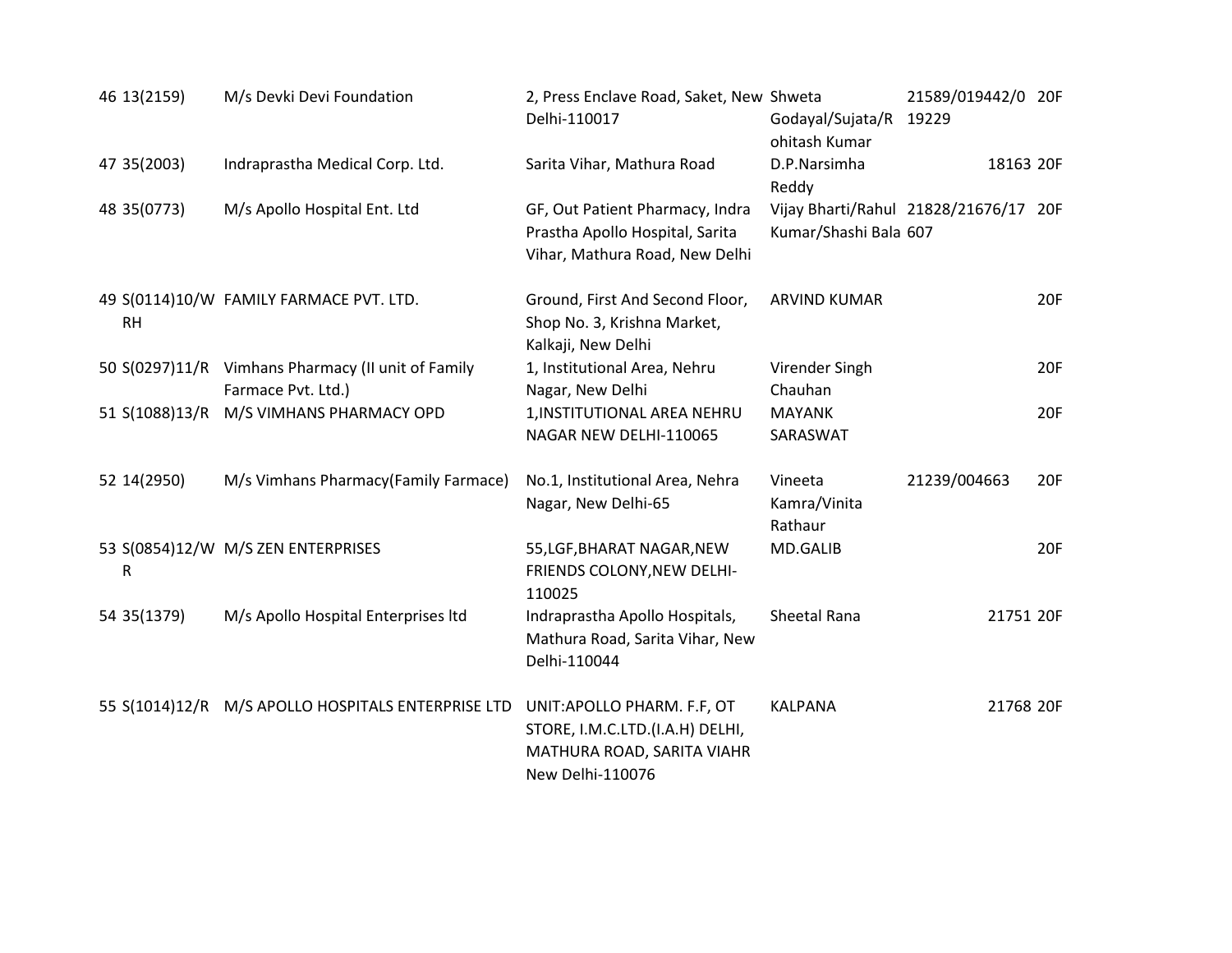|              | 56 S(1708)14/RX M/S VIMHANS PHARMACY(IInd Unit of<br><b>FAMILY FARMACE PVT.LTD.)</b> | 1, INSTITUTIONAL AREA NEHRU<br>NAGAR NEW DELHI-110065                                                                  | POOJA                                                                             | 22680 20F                                  |            |
|--------------|--------------------------------------------------------------------------------------|------------------------------------------------------------------------------------------------------------------------|-----------------------------------------------------------------------------------|--------------------------------------------|------------|
| 57 13 (2225) | M/s Max Super Speciality Hospital                                                    | 1, Press Enclave Road, Green<br>Park, New Delhi-110017                                                                 | Nandita Soni/<br>Nidhi Manjhu                                                     | 21641/19113                                | 20F        |
| 58 13 (2258) | M/s Devki Devi Foundation                                                            | Press Enclave Road Saket, New<br>Delhi-110017                                                                          | Ramya<br>K/Ambreen<br>Naqvi/Md.<br>Jamal/Bharat<br>Kumar/Kunwar<br>Nagendra Singh | 21180/19716/01 20F<br>9376/21698/170<br>38 |            |
|              | 59 S(1791)14/W M/S SHREE JEEWAN                                                      | 150-A, JEEWAN NAGAR NEW                                                                                                | <b>ASHWANI DUBEY</b>                                                              | 22168 20F                                  |            |
| <b>RX</b>    | PHARMACY(PROP.FAMILY FARM(P)LTD.)                                                    | DELHI-110014                                                                                                           |                                                                                   |                                            |            |
|              | 60 S(1863)14/RX M/S MAX MULTI SPECIALITY CENTRE                                      | (A UNIT OF MAX HEALTHCARE<br>INS.LTD) N-110, PANCHSHEEL<br>PARK, NEW DELHI-110017                                      | <b>LALIT KUMAR</b>                                                                | 22768 20F                                  |            |
| 61 01(2387)  | M/S BHAGWATI MEDICOS                                                                 | SHOP-NO-2 PKT DDA MKT GTB<br>HOSPITAL DELHI-110093                                                                     | <b>SH. AMAN KUMAR</b>                                                             | 19212 20F                                  |            |
|              | 62 E(0925)13/R M/S UNIQUE MEDICOS                                                    | SHOP NO-1, PLOT NO-15-A, KH. NO- IMRAN ALI<br>227,<br>279,278&1554/280,1552/280,EA<br>ST ARJUN NAGAR SHAHDARA D-<br>32 |                                                                                   |                                            | <b>20F</b> |
| 63 03(0174)  | Friends Medicos,                                                                     | 20 Old Market, Timar Pur Delhi                                                                                         | Sachin Bansal                                                                     |                                            | 20F        |
|              | 64 S(1119)13/R M/S PIONEER MEDICOS                                                   | SHOP NO.S-52, GATE NO-2,<br>SAFDURJUNG HOSPITAL NEW<br>DELHI-110029                                                    | <b>RAJAT GANDHI</b>                                                               |                                            | <b>20F</b> |
| 65 13 (1562) | M/s All India Medicos                                                                | N.D.M.C. Market, Yusuf Sarai,<br>Near Aiims, New Delhi-110016                                                          | <b>Bharat Bhushan</b><br>Dang                                                     | 8686 20F                                   |            |
| R            | 66 S(0593)11/W M/S SOUTH DELHI PHARMA                                                | 1/17525, PART A, 60/4, LGF,<br>YUSUF SARAI, NEW DELHI-16.                                                              | V.K. MALIK                                                                        |                                            | <b>20F</b> |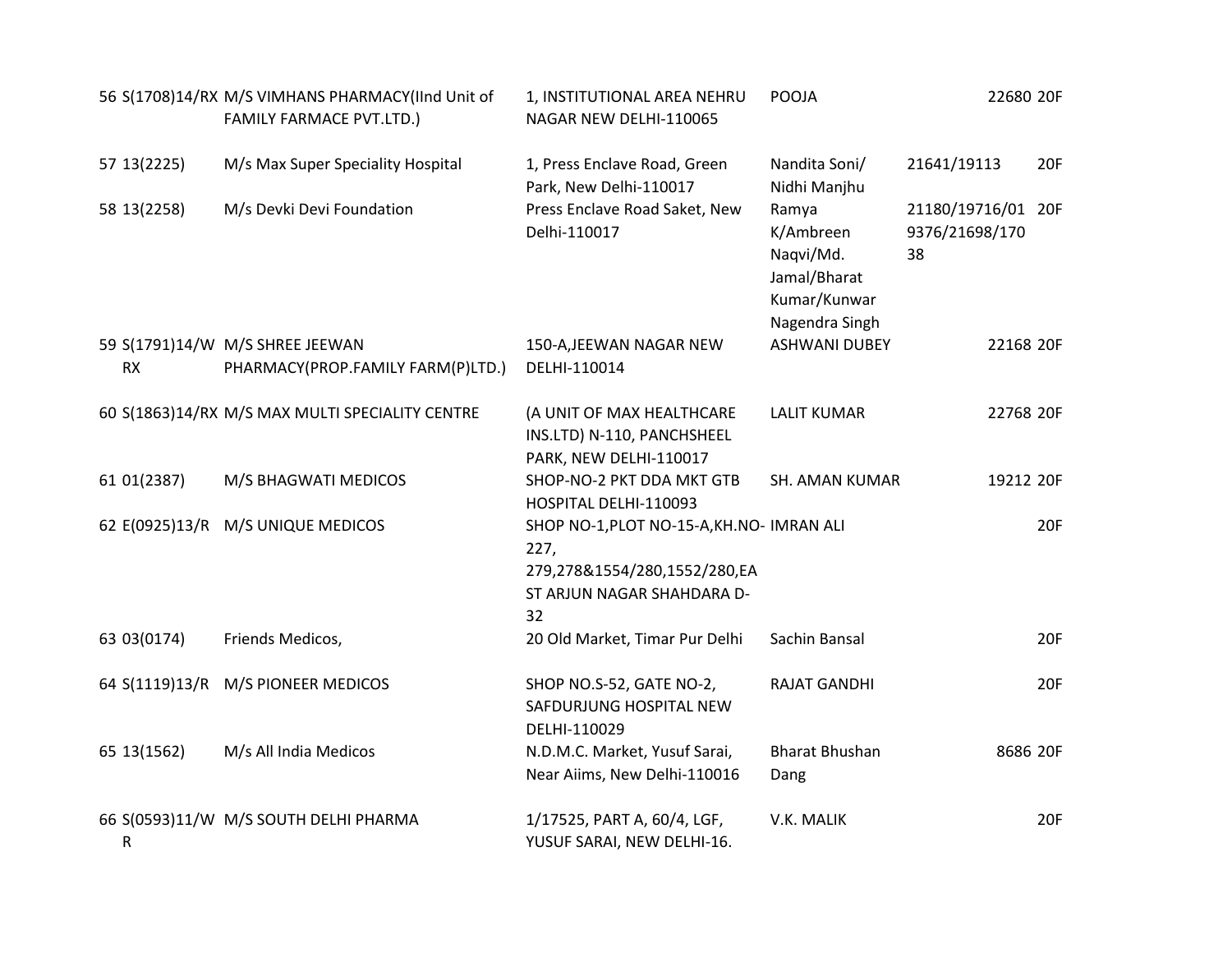| 67 31 (0264) | <b>Shivam Medicos</b>                                                                 | 235, B4 Sec-7, North Extn, Rohini, Yogesh<br>New Delhi - 110 085                                                    |                                                                               | 7457 20F   |
|--------------|---------------------------------------------------------------------------------------|---------------------------------------------------------------------------------------------------------------------|-------------------------------------------------------------------------------|------------|
| 68 31 (0983) | Charchika Medicos                                                                     | , A-4-75, Sec. 16, Rohini, New<br>Delhi - 110 085                                                                   | Pankaj Garg                                                                   | 9993 20F   |
| 69 09(1069)  | Vardhman Medicos                                                                      | Sunder Lal Cheritable Hospital,<br>Ashok Vihar Ph Iii , Delhi                                                       | Pawan Kumar &<br>Anil Kumar                                                   | <b>20F</b> |
| 70 11(2328)  | M/s ARIHANT MEDICOS                                                                   | Shop No.-C-37A, HARI<br>NAGAR(Near DDU Hospital), New<br>Delhi-110064                                               | Hem Chand Gaur                                                                | 1154 20F   |
| <b>WR</b>    | 71 SW(0521)12/ M/S. ABHI PHARMACEUTICALS                                              | T-9 & t-10, 3RD FLOOR, MANISH YASH GUPTA<br>PLAZA-III, PLOT NO.-12, MLU<br>SECTOR 10, DWARKA NEW DELHI-<br>110 075. | <b>DEEPAK SHARMA</b>                                                          | <b>20F</b> |
| <b>WR</b>    | 72 SW(0116)10/ LIFE LINE MEDICOS                                                      | shop no.4, kh no 725/2, 726, 727, Raghaven singh<br>kh 26 main road mahipalpur new tomar<br>delhi                   |                                                                               | 20F        |
| $\mathsf{R}$ | 73 SW(0508)12/ M/S. PAUL'S PHARMACY UNIT OF PAULS<br>PURE PHARMACY, ROCKLAND HOSPITAL | BASEMENT, L-1, HAF, PKT-B,<br>PHASE-1, SECTOR-12, DWARKA,<br><b>NEW DELHI</b>                                       | <b>JITENDRA KUMAR</b><br><b>SUMAN SINGH</b><br>RAJPUT PRADEEP<br><b>KUMAR</b> | 20F        |
| <b>WR</b>    | 74 SW(0567)12/ M/S I.B. PHARMA PVT.LTD.                                               | 35, F.F, KH. NO-369&371, MAIN<br>BHAI MKT M.G. ROAD GHITORANI KANSAL<br>VILL. NEW DELHI-110038                      | <b>DEVENDRA</b>                                                               | 20F        |
| <b>WR</b>    | 75 SW(0568)12/ M/S AARK PHARMACEUTICALS                                               | 35.G.F. KH.NO-369 TO 371, MAIN SANDEEP<br>BHAI MKT M.G. ROAD GHITORNI SHARMA<br>VILL. NEW DELHI-110038              |                                                                               | 20F        |
| <b>WR</b>    | 76 SW(0700)13/ M/S HOLISTIC HEALTHCARE                                                | PLOT NO.RZ-146, G.F, KH.NO-<br>24/10, RAGHU NAGAR DABRI<br><b>NEW DELHI-110045</b>                                  | <b>DINESH</b><br><b>KR.SHARMA</b>                                             | 20F        |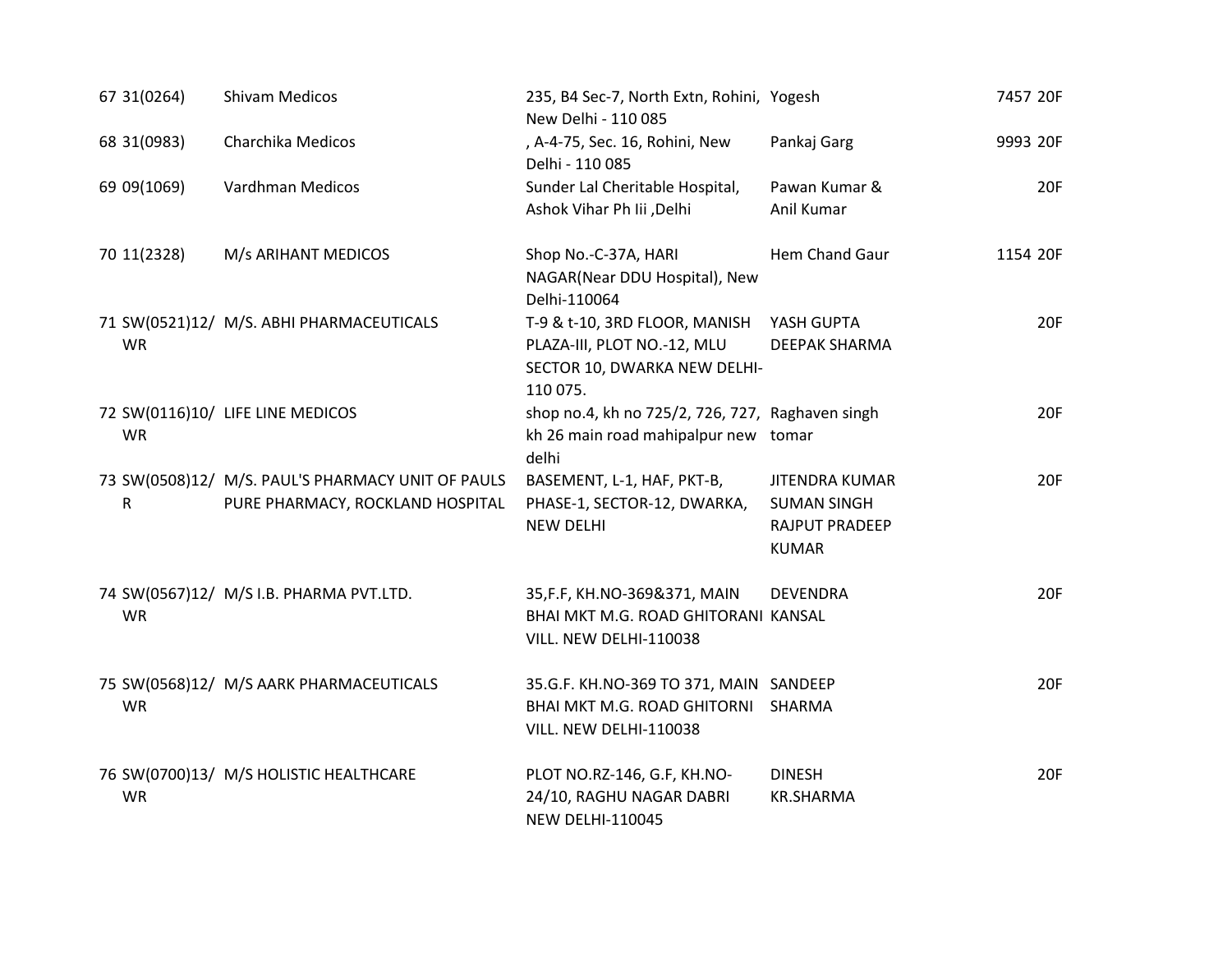| 77 12(2986)                 | <b>INSTITUTE OF LIVER &amp; BILIARY SCIENCES</b>                                                                            | D-1, VASANT KUNJ NEW DELHI                                                                                 | SH. SEEMA DUBEY                                      | 12978 20F          |
|-----------------------------|-----------------------------------------------------------------------------------------------------------------------------|------------------------------------------------------------------------------------------------------------|------------------------------------------------------|--------------------|
| 78 12(2690)                 | FLT. LT. RANJAN DALL CHERITABLE                                                                                             | SECTOR-B, POCKET-Z, ARUN<br><b>ASAFAWMARG NEW DELHI-</b><br>110070                                         | <b>RAJ KUMAR</b>                                     | 15927 20F          |
| 79 N(0823)14/<br><b>WRX</b> | M/S ST. STEPHEN 'S HOSPITAL                                                                                                 | TIS HAZARI DELHI-110054                                                                                    | <b>DEVENDER</b><br><b>KR.VERMA</b>                   | 13846 20F          |
| 80 05(1561)                 | M/S GARGA MEDICOS                                                                                                           | A-352, DERAWALA NAGAR, DELHI- KARTIK GARG<br>110009                                                        |                                                      | 17476 20F          |
| 81 05(1794)                 | Sariya Enterprises Pvt Ltd                                                                                                  | Plot No-9-10. Express Bldg, 2Nd<br>Floor Lsc Derawalnagar, Delhi-<br>110009                                | Rajeev Kumar                                         | 14954 20F          |
| /WR                         | 82 NW(0579)11 M/S MAX SUPER SPECIALITY HOSPITAL (A GROUND FLOOR, FC-50, BLOCK<br>UNIT OF MAX HEALTHCARE INSTITUTE<br>LTD)   | C&D, SHALIMAR BAGH, DELHI-88. THAKUR/MONIKA 685/014799                                                     | <b>DEEPAK</b><br>TALWAR/Vinod<br>Kumar/Ashok<br>Kuma | 16621/20031/11 20F |
| /WR                         | 83 NW(0580)11 M/S MAX SUPER SPECIALITY HOSPITAL ( A UPPER BASEMENT FC-50, BLOCK<br>UNIT OF MAX HEALTHCARE INSTITUTE<br>LTD) | C&D, SHALIMAR BAGH-88.                                                                                     | DEVENDER/KAVIT 16436/18472<br>A SINGH                | 20F                |
| /RX                         | 84 NW(1826)14 M/S MAX HOSPITAL                                                                                              | 7TH FLOOR, A-2, 3& 4, NETAJI<br>SUBHASH PLACE WAZIRPUR<br>DISTRICT CENTRE DELHI-110034                     | <b>VINOD KUMAR</b>                                   | 14665 20F          |
| 85 09(2825)                 | M/s Max Hospital (A Unit of Max Health<br>Care Pvt Ltd)                                                                     | HB Twin Tower, A-2, 3 & 4, Netaji Dharmendra<br>Subhash Palace, Wazirpur Distt<br>Center, New Delhi-110034 | Kumar                                                | 14966 20F          |
| 86 09(3323)                 | Sak Consumer Retail Service                                                                                                 | Shop No. 23, Block-A, Comm.<br>Centre Deep Cinema Complex,<br>Ashok Vihar, Delhi                           | Mukesh Kuchhal                                       | 13274 20F          |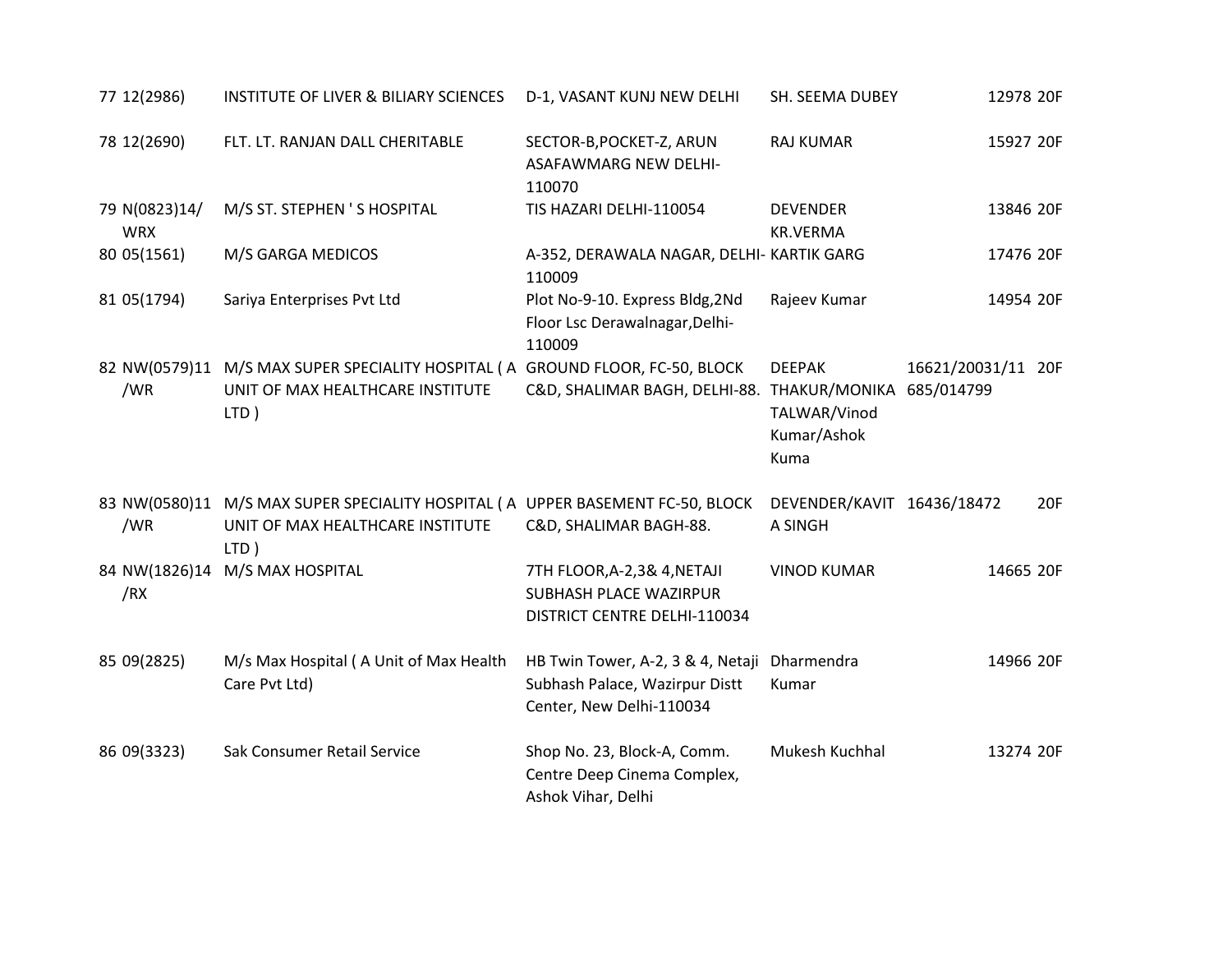| 87 09(2750)  | San Medica                                                                     | Plot No-8 Lsc Vishakha Enclave Dp Vikram Malhotra<br>Block Mkt Pitampura Delhi                                                                                                     |                                  | 20F       |
|--------------|--------------------------------------------------------------------------------|------------------------------------------------------------------------------------------------------------------------------------------------------------------------------------|----------------------------------|-----------|
| ${\sf R}$    | 88 CD(0253)13/ M/S DR. B.L. KAPUR MEMORIAL HOSPITAL PUSA ROAD NEW DELHI-110005 |                                                                                                                                                                                    | <b>VIVEK KUMAR</b>               | 20F       |
| /WR          | 89 NDD(0030)12 M/S Krishna Chemists                                            | Shop No-20, Gate No-6, R.M.L.<br>Hospital New Delhi-110001                                                                                                                         | Vikas Gupta                      | 20F       |
| 90 16(0597)  | Apollo Hospital Enterprise Ltd                                                 | G-8, Marina Arcade, Connaught<br>Place                                                                                                                                             | Rosily George Nitu<br>Singh      | 20F       |
| 91 13 (1210) | Super Medicos Aid                                                              | F-3, Near Bus Stop, Yusuf Sarai,<br>N.Delhi-16                                                                                                                                     | Rajesh Kalra                     | 12063 20F |
| 92 33 (1344) | <b>FRIENDS INTERNATIONAL</b>                                                   | ROOM NO. 1, F.F., RUBOONI<br>BHAWAN, PLOT NO. 61, MATIALA<br>VILLAGE, NEW DELHI                                                                                                    | <b>DINESH</b>                    | 12793 20F |
| <b>RX</b>    | 93 S(1585)14/W M/S VIMHANS PHARMACY                                            | A UNIT OF FAMILY FORMACE PVT VANEJA<br>LTD, NO-1, INSTITUTIONAL AREA<br>NEHRU NAGAR NEW DELHI-<br>110065                                                                           |                                  | 17324 20F |
| ${\sf R}$    | 94 S(1621)14/W M/S SAKET CITY HOSPITAL)                                        | A UNIT OF GUJARMAL MODI<br>HOSPITAL AND RESEARCH<br><b>CENTER OF MEDICAL SERVICES)</b><br><b>GROUND FLOOR, PRESS ENCLAVE</b><br>ROAD MANDIR MARG, SAKET<br><b>NEW DELHI-110017</b> | <b>DEVENDER</b><br><b>KUMAR</b>  | 16436 20F |
| R            | 95 S(1620)14/W M/S SAKET CITY HOSPITAL                                         | A UNIT OF GUJARMAL MODI<br><b>HOSPITAL AND RESEARCH</b><br><b>CENTER FOR MEDICAL</b><br>SCIENCES) BASEMENT, PRESS<br>ENCLAVE ROAD, MANDIR MARG<br>SAKET NEW DELHI-110017           | <b>ROHIT</b><br><b>CHOUDHARY</b> | 20753 20F |